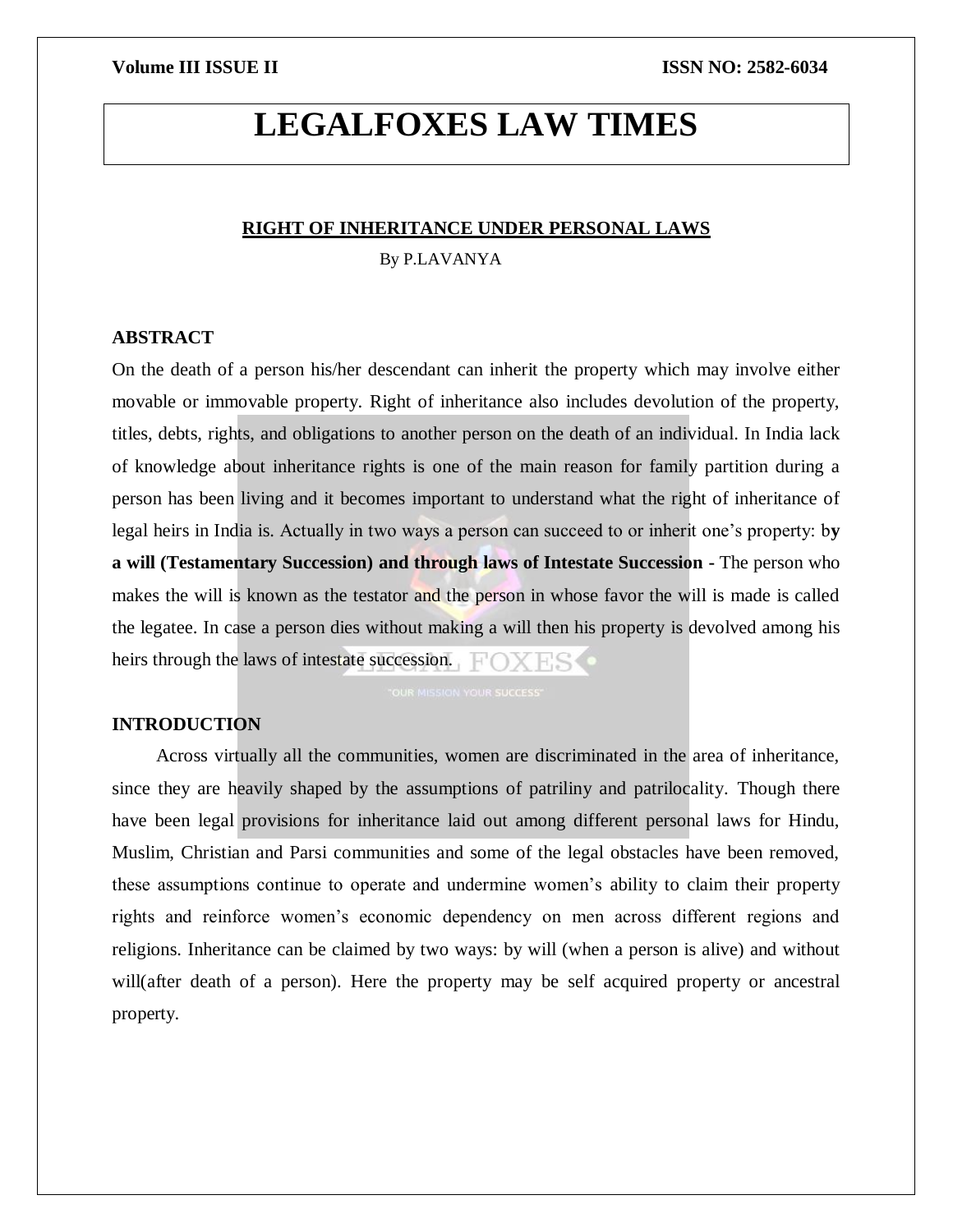**Under Personal inheritance laws which have a religious undertone:** most probably it will be applicable on succession without a will (intestate succession). Under the Personal Laws, we have the Hindu Succession Act,1956 and the Muslim Personal Laws (Shariat) Application Act.

**Under the Indian Succession Act, 1925:** A person can transfer his own property to any person he wants by getting a will made. It applies to testamentary succession of Hindus, which is a transfer of property by a will.

#### **HINDUS:**

According to the **Hindu Succession Act (1956)**, the intestate property of the deceased man is divided among the class 1 heirs. The deceased person's widow or if there are more widows than one, then all the widows together shall take one share. The surviving sons and daughters and the mother of the deceased person shall each take one share. Though this Act tried to ensure the rights of Hindu women, it has its share of patriarchal interest retained in the law. The Act promised an absolute right to a woman over her share of the property. However, a man can create a will for his wife to use the property only for her lifetime, and not for transfer or sale. This law continued to retain the Mitakshara Coparcenary without including the rights of women. This means that each coparcener gets double share, while the women get only the father's share. In 2004, the Union Cabinet cleared the Law Commission proposal to amend the Hindu Succession Act, 1956 where the daughters will also have the same co-parcenary rights in the ancestral property (Times of India 2004). The Hindu Succession Act is applicable to any person belonging to Buddhist, Jaina and Sikh communities.

#### **Inheritance under Hindu Personal Laws**

When a deceased had different class of heirs it shall have different stakes over the property. These classes are

#### **Class I Heirs:**

- 1. Widow
- 2. Son
- 3. Daughter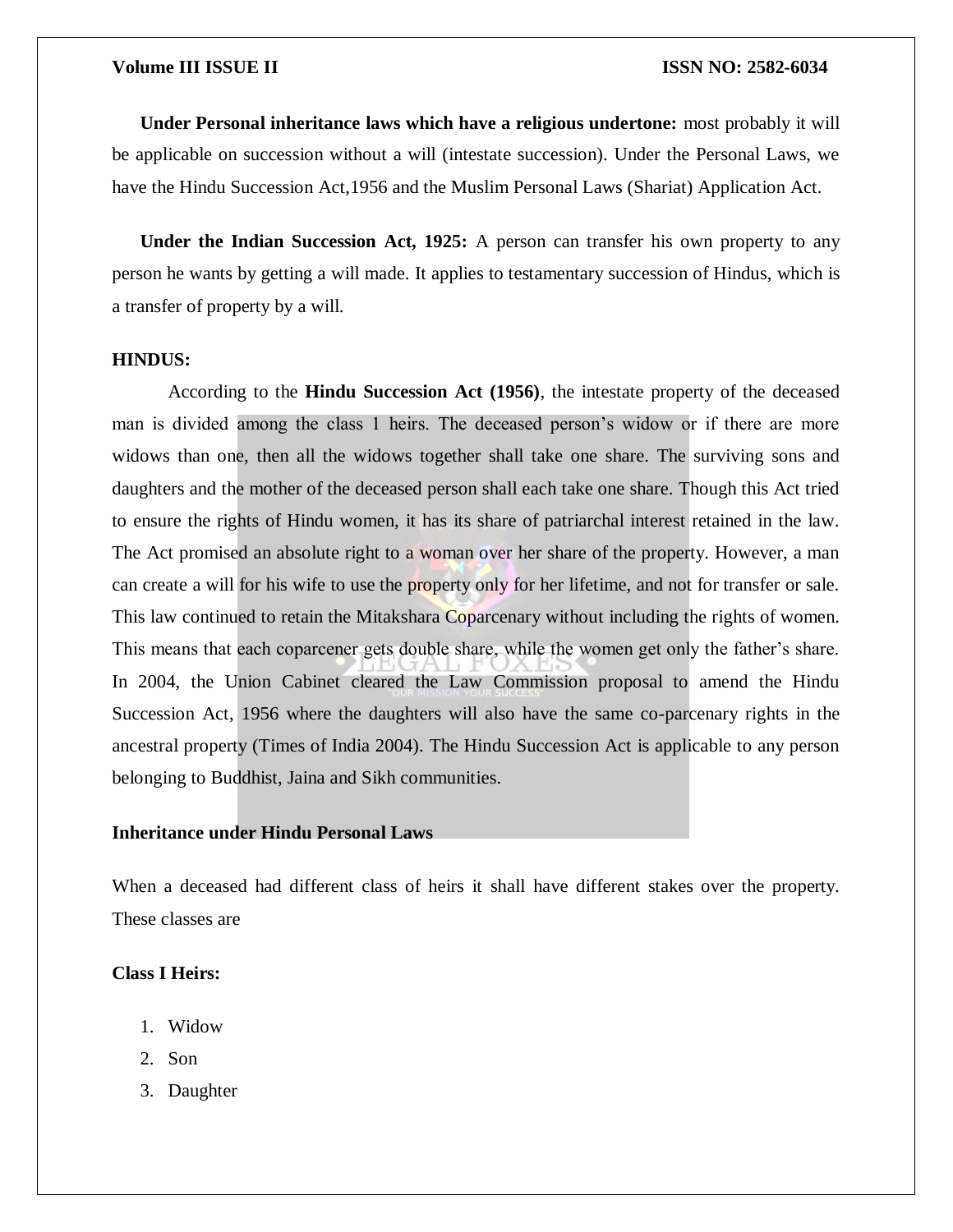- 4. Mother of the intestate
- 5. The heirs of pre-deceased children of the intestate (which shall include the widow, sons, daughters of the predeceased children as well)

### **Class II Heirs:**

- 1. Father
- 2. Grand Parents
- 3. Grand Children
- 4. Brother
- 5. Sister
- 6. Other relatives

**Agnates:** They are the blood relations to the deceased through males. For example bother's son, brother's daughter, son's son, etc.

**Cognates:** They are the blood relations to the deceased through females. For example sister's son, sister's daughter, daughter's son, etc.

## LEGAL FOXES

**The followings shall take place in the case where a Hindu male passes away,**

- 1. The Class I heirs get equal shares
- 2. In case of no Class I heirs it shall be equally divided amongst Class II heirs
- 3. In case of no Class I or Class II Heirs the property shall be divided amongst the Agnates and then the Cognates.
- 4. If none of the above-mentioned heirs exist then the property shall pass on to the Government and this is known as Escheat.

### **The followings shall take place in the case where a Hindu female passes away,**

- 1. First her children and husband
- 2. Then among her husband's heirs
- 3. Then among her father and mother
- 4. Then among her father's heirs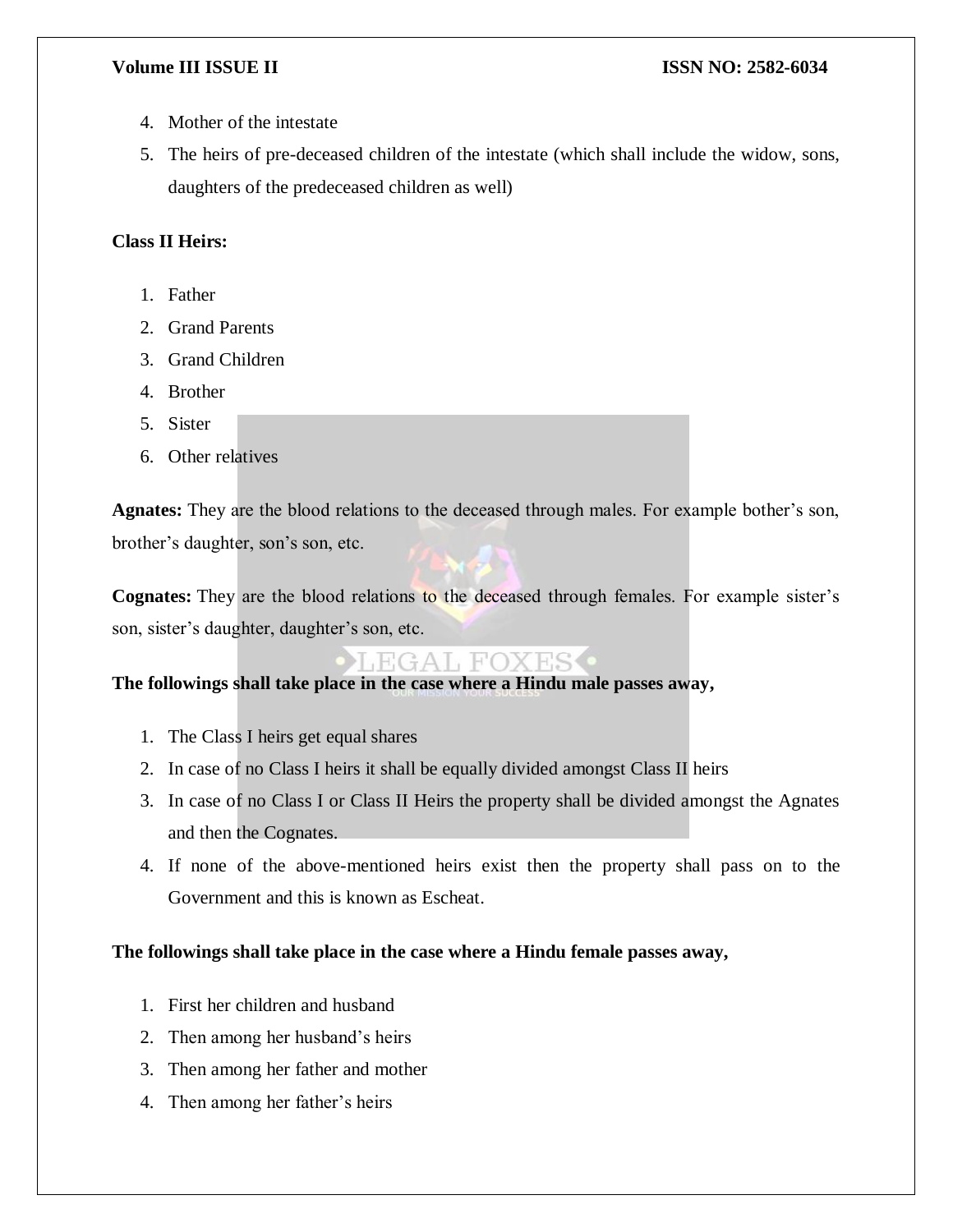5. Then among her mother's heirs

### **Class I Heirs Division**:

- 1) Son, Daughter, and Mother have one share each
- 2) Widower one share
- 3) Heirs of the predeceased son or predeceased daughter Same share that their parent would've received

### **Class II Heirs Division**

It is important to know that Class II Heirs do not get equal representation and that the heir in an earlier category shall exclude the heirs in the subsequent category. All the persons in one category shall have equal representation.

- I. Father
- II. Son's Daughter's Son, Son's Daughter's Daughter, Sister, Brother
- III. Daughter's Son's Son, Daughter's Son's Daughter, Daughter's Daughter's Son, Daughter's Daughter's Daughter **HGAL FOXES** •
- IV. Brother's Son. Brother's Daughter Sister's Son Sister's Daughter
- V. Father's Father Father's Mother
- VI. Father's Widow [Step Mother] Brother's Widow
- VII. Father's Brother Father's Sister
- VIII. Mother's Father Mother's Mother
- IX. Mother's Brother Mother's Sister

### Division of Property in case of death of a coparcener of a Hindu Undivided Family

According to Section 6 of the Hindu Succession Act, 1956, upon the death of a coparcener, there is no automatic partition but the same can be brought in terms of a deemed partition for the purpose of succession. Such a division can be called in by any *Coparcener.* It is pertinent to note that in terms of Section 6 of the Hindu Succession Act, there shall be the distribution of property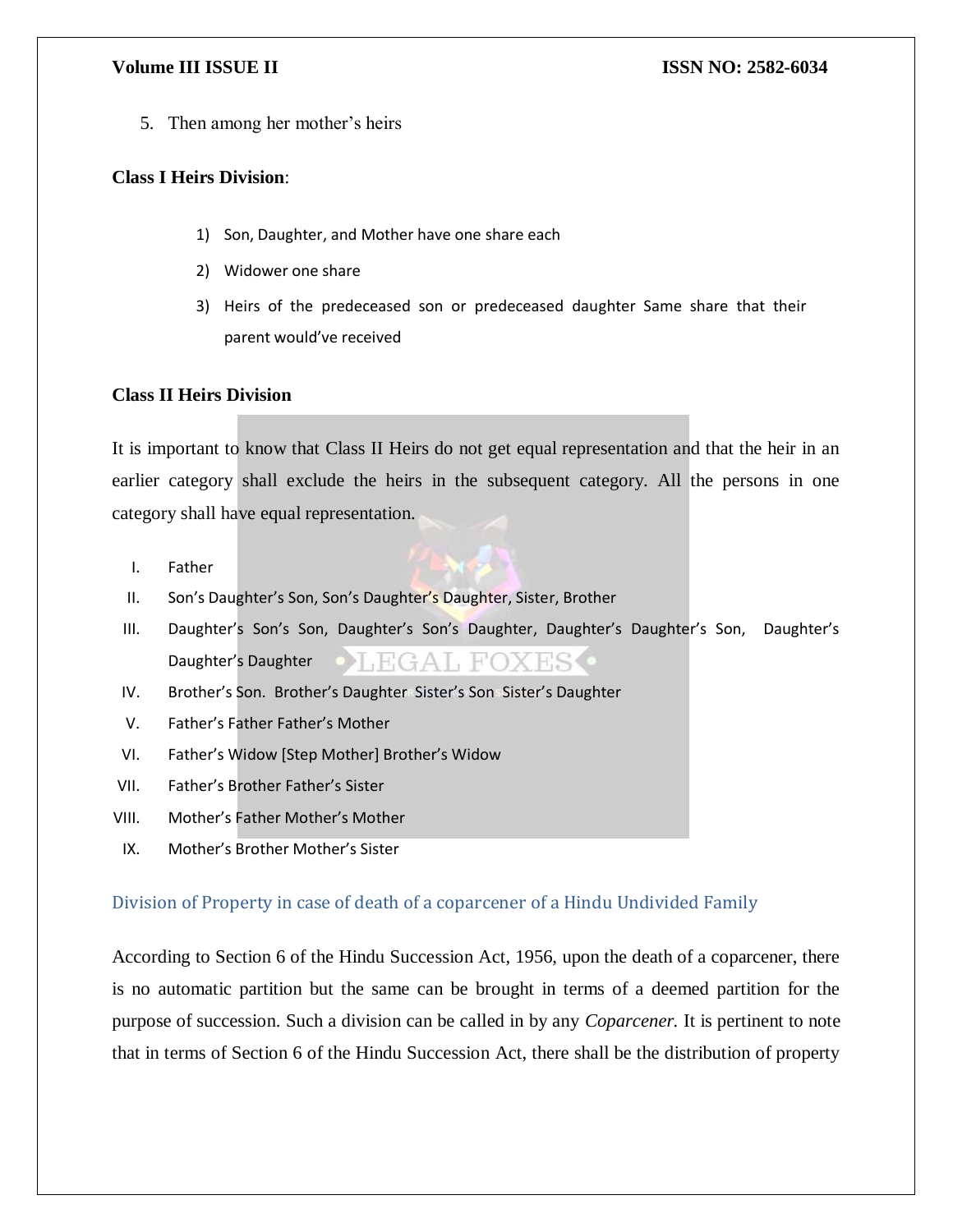to the heirs via succession and not to the Coparceners of a Hindu Undivided Family if there exists a surviving male or female relative who is a Class I heir.

- $\triangleright$  In Ancestral/joint family property wife has no right where as daughter and son have equal right
- Father's separate/self-acquired property while he is living, father can bequeath the property by will or gift and nobody has right over it.
- $\triangleright$  Father's separate/self-acquired property after death, all the three have equal rights if the father had not written a will

#### **MUSIMS:**

**Islamic law** has been unique compare to other personal laws in the sense that, the Koran acknowledged the succession right of Muslim women. According to the Koran, Islam gave women the right to property like that of men. Under Muslim law, all properties devolved by succession. However, the primary principle of Muslim law is that, if there are male heirs and female heirs of the same degree, the share of a female member is half of that of the male**,** but the woman had the absolute ownership over her share. The Muslim community falls into two schools of thought, namely, the *Sunni* or the *Hanafi* school and the *Shiah* school.

As per the *Sunni* law, when a Muslim male dies leaving behind a widow and children, then the widow takes the share of one-eighth of the estate, and the residue, that is seven-eighth goes to the children. By virtue of the double portion, the son will take seven-twelfths and the daughter will take seven-twenty-fourths. Only in the absence of a son, will a daughter be taken as a sharer in estate.

As per the Shia law, when a Muslim dies, the wife receives half the share of a man, that is, one-fourth of the estate if there are no children, and one-eighth if there are issues. A daughter is entitled to have one-half of the estate if there is no son. If a man has only daughters and no sons, then the daughters would inherit more than they would under the Sunni law. That is, they get two-thirds of the estate.

There is no differentiation between Self Acquired and Ancestral Property under Muslim Inheritance. This can be better understood here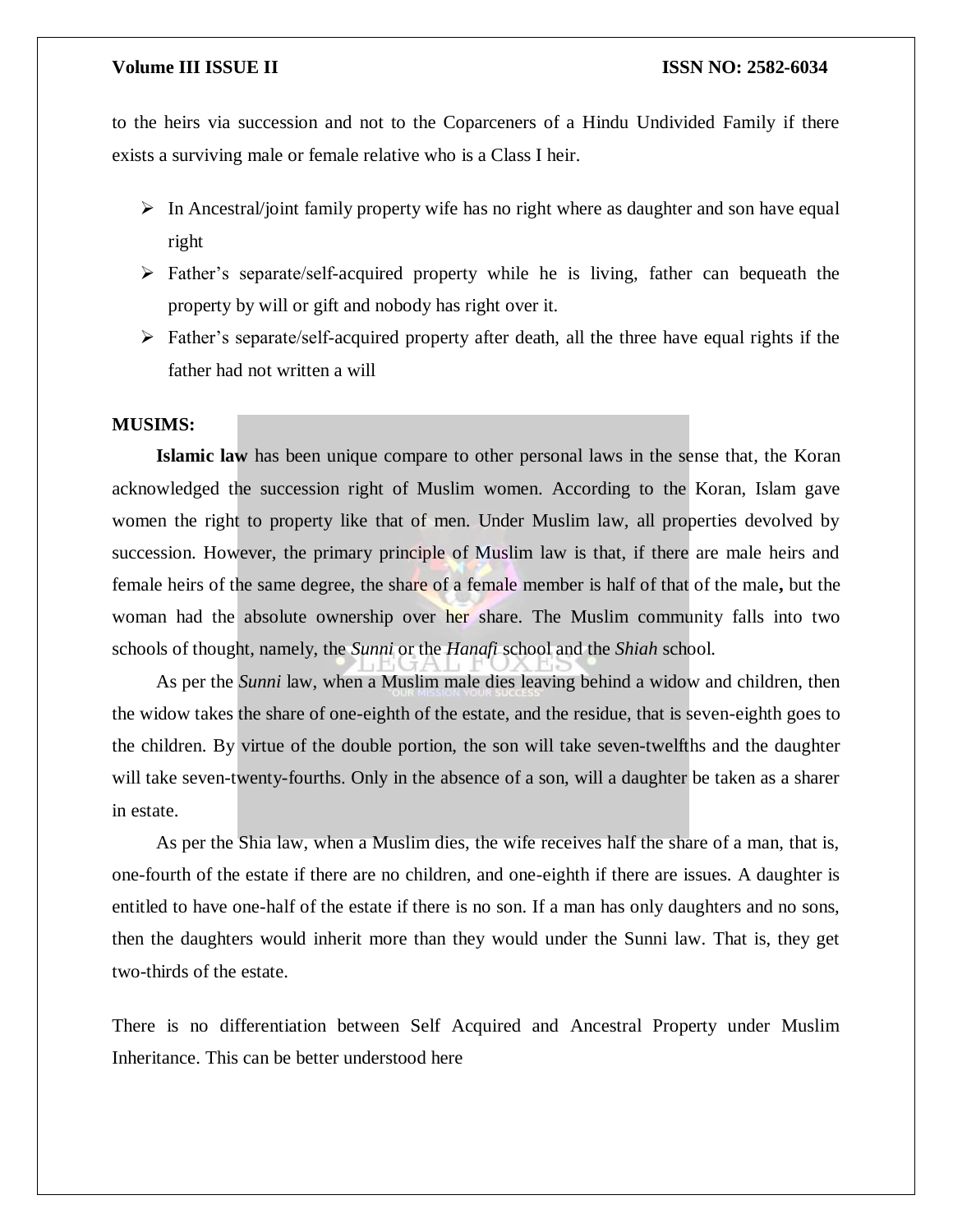- a) Widow (if children are there) can get 1/8th share
- b) Childless Widow can get 1/4th share
- c) Son can get double the share of the daughters
- d) Only one daughter can get  $\frac{1}{2}$  of the property
- e) Widower (If there are no children) can get 1/2 share
- f) Widower (if there are children) can get 1/4th share
- g) Share of daughters if more than one daughter can get 2/3rd of the property

#### **CHRISTIANS:**

The British rule in India had a significant role in enacting the **Indian Succession Act, 1925** for Christians. When the British settled down to govern India, they found that there was no ascertainable law in the matter of succession for communities other than Hindus and Muslims. These lacunae came to be noticed when a Hindu renouncing his religion got converted to Christianity could still choose to be governed by Hindu law in matters of succession. It was to fill this gap that the Indian Succession Act of 1865 was enacted. Later on the codification of the law was carried out and the Indian Succession Act, 1865 was repealed and the Indian Succession Act, 1925 was enacted, consolidating various other enactments in the matter of intestate and testamentary succession among the Indian Christians.

According to the Indian Succession Act, 1925 when the husband dies without leaving a will, that is, intestate, then his property is distributed in the following manner. The share of the lineal descendants comprising the widow, children, the grandchildren and great-grandchildren is that, the widow gets one-third of the property and the remaining two-thirds will be divided equally between the children. If there is only one child, then he or she will take the whole of twothirds. If there are grandchildren and no living children, then the grandchildren will divide the two-thirds equally among them. The same rule applies to great grandchildren also.

When the deceased husband has no children, then the widow gets half the property and the other half goes to his father excluding the mother. When the deceased husband is not survived by a widow or children, but only his parents, then his father inherits all the property. However, if the father is dead, then his mother has to share the property along with his brothers and sisters. Thus, the father of the deceased husband inherits the property in exclusion of all other kindred. If the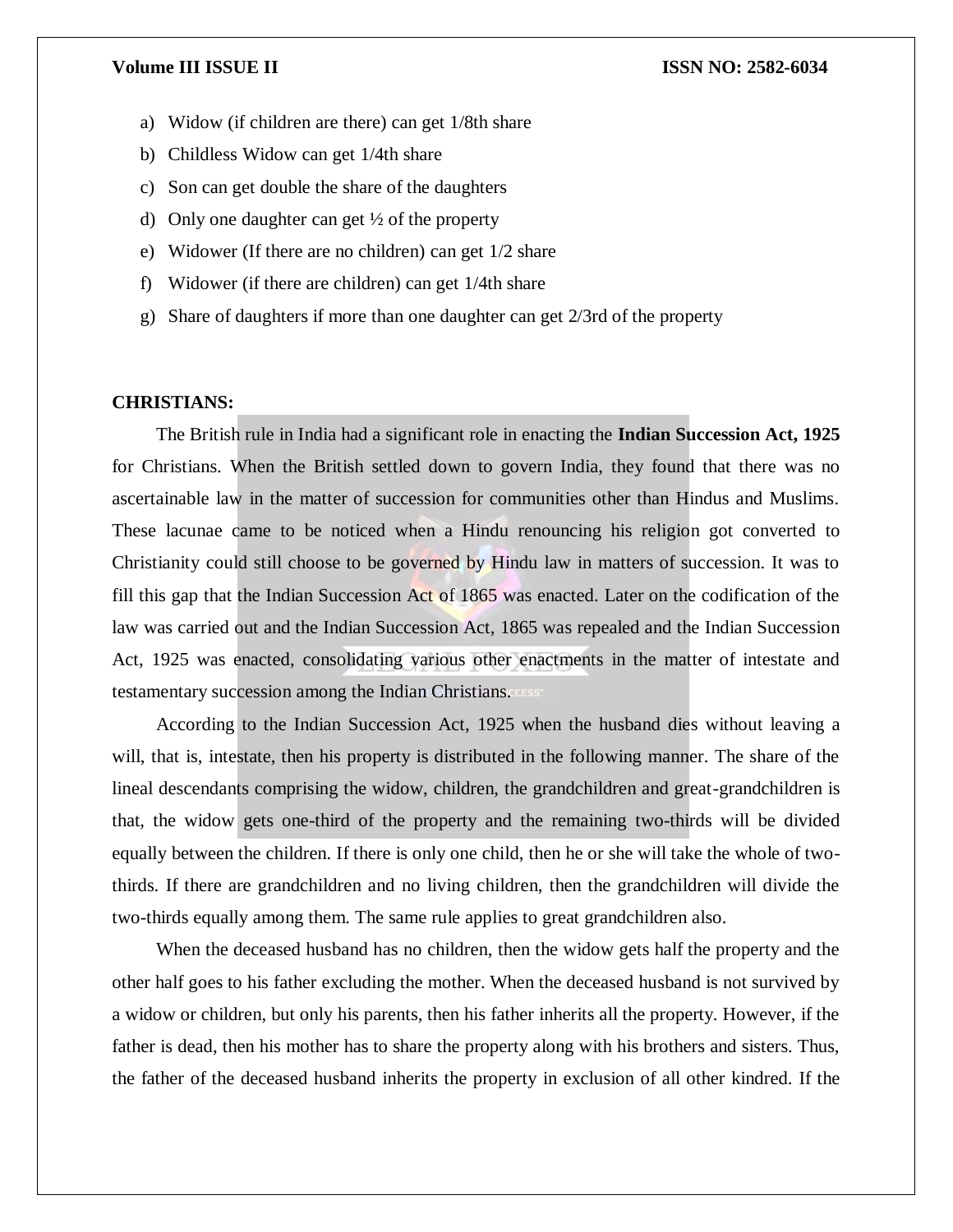deceased husband has no father and is survived by the widow, his mother, brothers and sisters, the widow gets one-half of the estate and the remaining one-half is shared equally among the mother, brothers and sisters. When the deceased is not survived by the widow, children, his father, or siblings, then his mother takes the whole of the estate. In the absence of any lineal descendants and parents, then the property is shared equally between the brothers and sisters.

If only the deceased husband's mother and children of any deceased brothers or sisters are living, then they are entitled to the property in equal shares. When the intestate has not left a lineal descendant, parents, and siblings, then his property is divided equally among those of his relatives who are in the nearest degree of kindred to him. There is a special provision where the intestate is left only the widow and no other lineal descendants. If the net value of the deceased husband's assets does not exceed Rs.5000, the widow is entitled to the entire property. If the net value exceeds Rs.5000, the widow is entitled to Rs.5000, thereof and shall have a charge upon the whole of such property for such sum of five thousand rupees with interest at four per cent per annum, until paid. A husband surviving his wife has the same rights in respect of her property, if she dies intestate, as a widow has in respect of her husband's property if he dies intestate.

Under the Indian Succession Act, inheritance is dealt with for the Christians under section 31 to

49. Quick review for **Christian Inheritance (Non-Testamentary):**

- Widow or Widower with lineal descendants can get 1/3rd share
- Widow or Widower without Lineal Descendants but with other of kin can get  $\frac{1}{2}$  share
- Widow or Widower without Lineal Descendants and without other of kin can get full share
- Linear Descendants while widow or widower is alive can get 2/3rd share with equal distribution
- **EXT** Linear Descendant while widow or widower is not alive can get full share with equal distribution
- Relatives if no lineal descendant or parents or siblings can get full share

#### **PARSIS:**

The succession among the Parsi community was governed by the rules laid down according to Sections 50 to 56 of the Indian Succession Act 1925. Accordingly, the son got double of the daughter's share. As per the Amendment Act 1991, when a Parsi male dies without a will, leaving behind a widow and children, then each of them will get an equal share of the property. The daughter shares equally with the son. When the male dies leaving behind only children and no widow, then the children will divide the property equally among them. Other